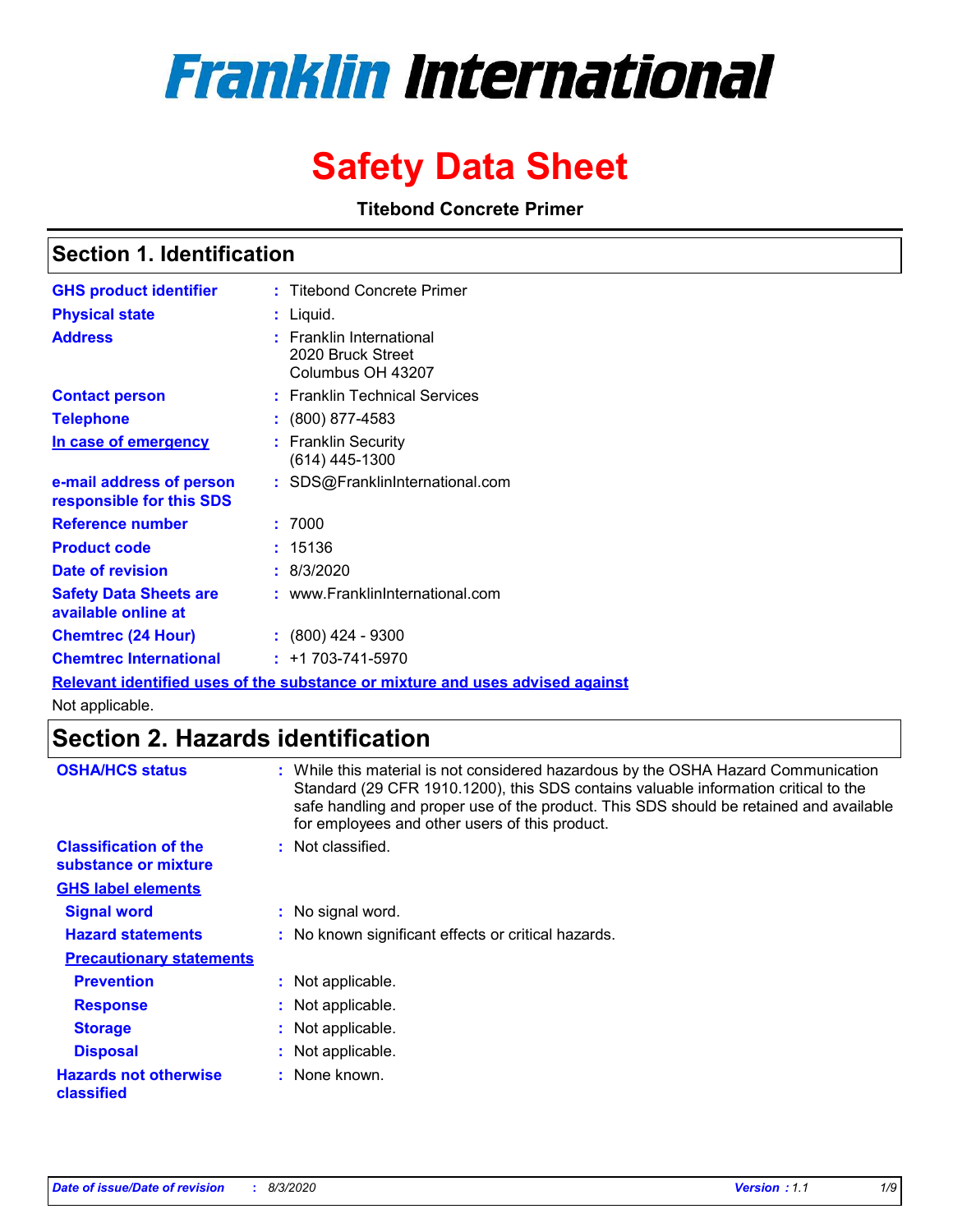### **Section 3. Composition/information on ingredients**

**Substance/mixture :** Mixture

Any concentration shown as a range is to protect confidentiality or is due to batch variation.

**There are no ingredients present which, within the current knowledge of the supplier and in the concentrations applicable, are classified as hazardous to health or the environment and hence require reporting in this section. Occupational exposure limits, if available, are listed in Section 8.**

### **Section 4. First aid measures**

| <b>Description of necessary first aid measures</b> |                                                                                                                                                                                                                                                                                                                                                |
|----------------------------------------------------|------------------------------------------------------------------------------------------------------------------------------------------------------------------------------------------------------------------------------------------------------------------------------------------------------------------------------------------------|
| <b>Eye contact</b>                                 | : Immediately flush eyes with plenty of water, occasionally lifting the upper and lower<br>eyelids. Check for and remove any contact lenses. Get medical attention if irritation<br>occurs.                                                                                                                                                    |
| <b>Inhalation</b>                                  | : Remove victim to fresh air and keep at rest in a position comfortable for breathing. Get<br>medical attention if needed.                                                                                                                                                                                                                     |
| <b>Skin contact</b>                                | : Flush contaminated skin with plenty of water. Remove contaminated clothing and<br>shoes. Get medical attention if needed.                                                                                                                                                                                                                    |
| <b>Ingestion</b>                                   | : Wash out mouth with water. Remove victim to fresh air and keep at rest in a position<br>comfortable for breathing. If material has been swallowed and the exposed person is<br>conscious, give small quantities of water to drink. Do not induce vomiting unless<br>directed to do so by medical personnel. Get medical attention if needed. |
| Most important symptoms/effects, acute and delayed |                                                                                                                                                                                                                                                                                                                                                |
| <b>Potential acute health effects</b>              |                                                                                                                                                                                                                                                                                                                                                |
| Eye contact                                        | : This product may irritate eyes upon contact.                                                                                                                                                                                                                                                                                                 |
| <b>Inhalation</b>                                  | : No known significant effects or critical hazards.                                                                                                                                                                                                                                                                                            |
| <b>Skin contact</b>                                | : No known significant effects or critical hazards.                                                                                                                                                                                                                                                                                            |
| <b>Ingestion</b>                                   | : No known significant effects or critical hazards.                                                                                                                                                                                                                                                                                            |
| <b>Over-exposure signs/symptoms</b>                |                                                                                                                                                                                                                                                                                                                                                |
| <b>Eye contact</b>                                 | : No specific data.                                                                                                                                                                                                                                                                                                                            |
| <b>Inhalation</b>                                  | : No specific data.                                                                                                                                                                                                                                                                                                                            |
| <b>Skin contact</b>                                | : No specific data.                                                                                                                                                                                                                                                                                                                            |
| <b>Ingestion</b>                                   | : No specific data.                                                                                                                                                                                                                                                                                                                            |
|                                                    | Indication of immediate medical attention and special treatment needed, if necessary                                                                                                                                                                                                                                                           |
| <b>Notes to physician</b>                          | : Treat symptomatically. Contact poison treatment specialist immediately if large<br>quantities have been ingested or inhaled.                                                                                                                                                                                                                 |
| <b>Specific treatments</b>                         | : No specific treatment.                                                                                                                                                                                                                                                                                                                       |
| <b>Protection of first-aiders</b>                  | : No action shall be taken involving any personal risk or without suitable training.                                                                                                                                                                                                                                                           |
|                                                    |                                                                                                                                                                                                                                                                                                                                                |

**See toxicological information (Section 11)**

### **Section 5. Fire-fighting measures**

| <b>Extinguishing media</b>                           |                                                                                                    |
|------------------------------------------------------|----------------------------------------------------------------------------------------------------|
| <b>Suitable extinguishing</b><br>media               | : Use an extinguishing agent suitable for the surrounding fire.                                    |
| <b>Unsuitable extinguishing</b><br>media             | : None known.                                                                                      |
| <b>Specific hazards arising</b><br>from the chemical | : In a fire or if heated, a pressure increase will occur and the container may burst.              |
| <b>Hazardous thermal</b><br>decomposition products   | : Decomposition products may include the following materials:<br>carbon dioxide<br>carbon monoxide |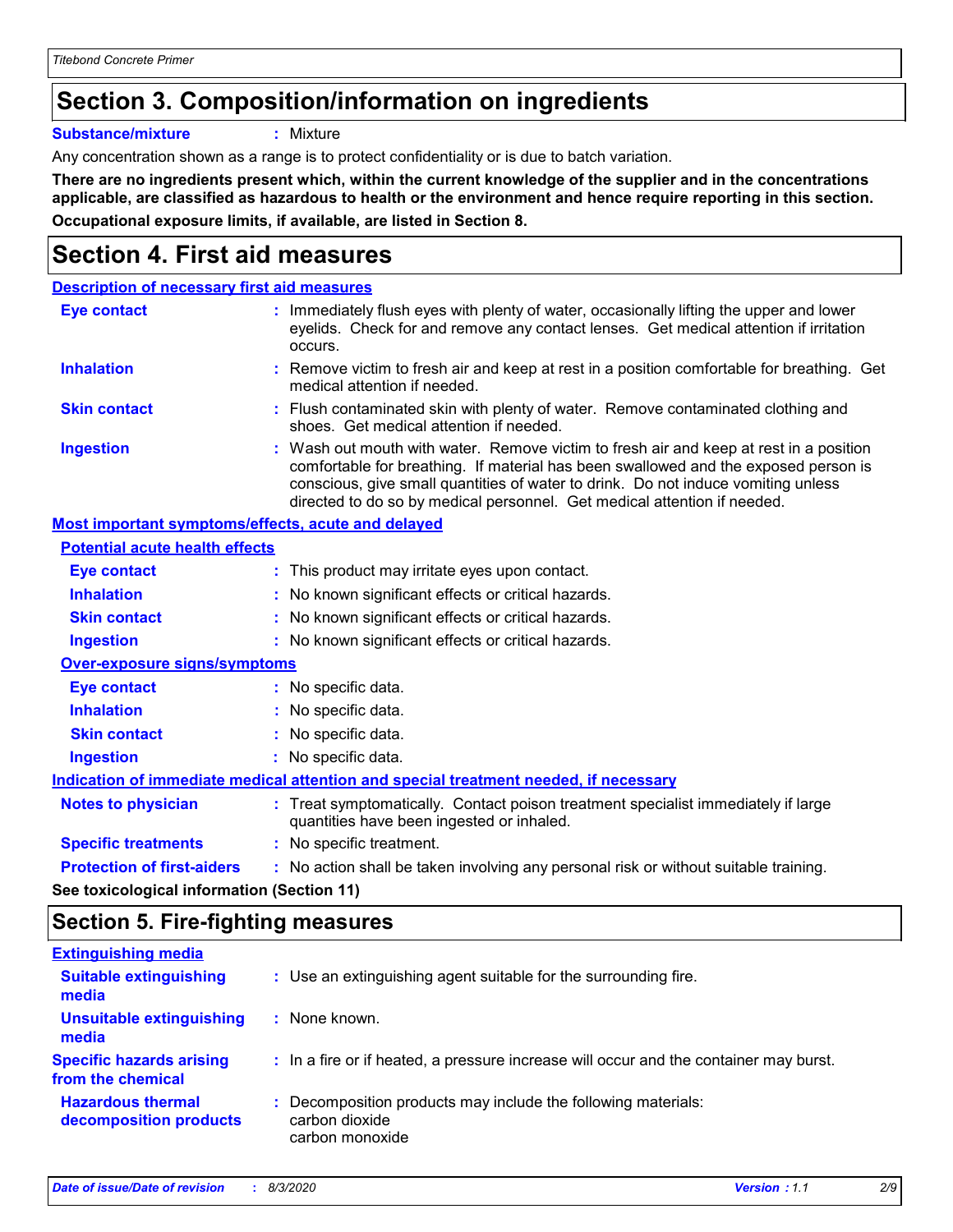### **Section 5. Fire-fighting measures**

| <b>Special protective actions</b><br>for fire-fighters   | : Promptly isolate the scene by removing all persons from the vicinity of the incident if<br>there is a fire. No action shall be taken involving any personal risk or without suitable<br>training. |
|----------------------------------------------------------|-----------------------------------------------------------------------------------------------------------------------------------------------------------------------------------------------------|
| <b>Special protective</b><br>equipment for fire-fighters | Fire-fighters should wear appropriate protective equipment and self-contained breathing<br>apparatus (SCBA) with a full face-piece operated in positive pressure mode.                              |

### **Section 6. Accidental release measures**

|                                                              |    | <b>Personal precautions, protective equipment and emergency procedures</b>                                                                                                                                                                                                                                                                                                                                                                                                                                                                                                                 |
|--------------------------------------------------------------|----|--------------------------------------------------------------------------------------------------------------------------------------------------------------------------------------------------------------------------------------------------------------------------------------------------------------------------------------------------------------------------------------------------------------------------------------------------------------------------------------------------------------------------------------------------------------------------------------------|
| For non-emergency<br>personnel                               |    | : No action shall be taken involving any personal risk or without suitable training.<br>Evacuate surrounding areas. Keep unnecessary and unprotected personnel from<br>entering. Do not touch or walk through spilled material. Put on appropriate personal<br>protective equipment.                                                                                                                                                                                                                                                                                                       |
| For emergency responders                                     | ÷. | If specialized clothing is required to deal with the spillage, take note of any information in<br>Section 8 on suitable and unsuitable materials. See also the information in "For non-<br>emergency personnel".                                                                                                                                                                                                                                                                                                                                                                           |
| <b>Environmental precautions</b>                             |    | : Avoid dispersal of spilled material and runoff and contact with soil, waterways, drains<br>and sewers. Inform the relevant authorities if the product has caused environmental<br>pollution (sewers, waterways, soil or air).                                                                                                                                                                                                                                                                                                                                                            |
| <b>Methods and materials for containment and cleaning up</b> |    |                                                                                                                                                                                                                                                                                                                                                                                                                                                                                                                                                                                            |
| <b>Small spill</b>                                           |    | : Stop leak if without risk. Move containers from spill area. Dilute with water and mop up<br>if water-soluble. Alternatively, or if water-insoluble, absorb with an inert dry material and<br>place in an appropriate waste disposal container. Dispose of via a licensed waste<br>disposal contractor.                                                                                                                                                                                                                                                                                   |
| <b>Large spill</b>                                           |    | : Stop leak if without risk. Move containers from spill area. Prevent entry into sewers,<br>water courses, basements or confined areas. Wash spillages into an effluent treatment<br>plant or proceed as follows. Contain and collect spillage with non-combustible,<br>absorbent material e.g. sand, earth, vermiculite or diatomaceous earth and place in<br>container for disposal according to local regulations (see Section 13). Dispose of via a<br>licensed waste disposal contractor. Note: see Section 1 for emergency contact<br>information and Section 13 for waste disposal. |
|                                                              |    |                                                                                                                                                                                                                                                                                                                                                                                                                                                                                                                                                                                            |

### **Section 7. Handling and storage**

### **Precautions for safe handling**

| <b>Protective measures</b>                                                | : Put on appropriate personal protective equipment (see Section 8).                                                                                                                                                                                                                                                                                                                                                                                                                                                                                                                                                                                                            |
|---------------------------------------------------------------------------|--------------------------------------------------------------------------------------------------------------------------------------------------------------------------------------------------------------------------------------------------------------------------------------------------------------------------------------------------------------------------------------------------------------------------------------------------------------------------------------------------------------------------------------------------------------------------------------------------------------------------------------------------------------------------------|
| <b>Advice on general</b><br>occupational hygiene                          | Eating, drinking and smoking should be prohibited in areas where this material is<br>handled, stored and processed. Workers should wash hands and face before eating,<br>drinking and smoking. Remove contaminated clothing and protective equipment before<br>entering eating areas. See also Section 8 for additional information on hygiene<br>measures.                                                                                                                                                                                                                                                                                                                    |
| <b>Conditions for safe storage,</b><br>including any<br>incompatibilities | Store between the following temperatures: 10 to $32.222^{\circ}$ C (50 to $90^{\circ}$ F). Store in<br>accordance with local regulations. Store in original container protected from direct<br>sunlight in a dry, cool and well-ventilated area, away from incompatible materials (see<br>Section 10) and food and drink. Keep container tightly closed and sealed until ready for<br>use. Containers that have been opened must be carefully resealed and kept upright to<br>prevent leakage. Do not store in unlabeled containers. Use appropriate containment to<br>avoid environmental contamination. See Section 10 for incompatible materials before<br>handling or use. |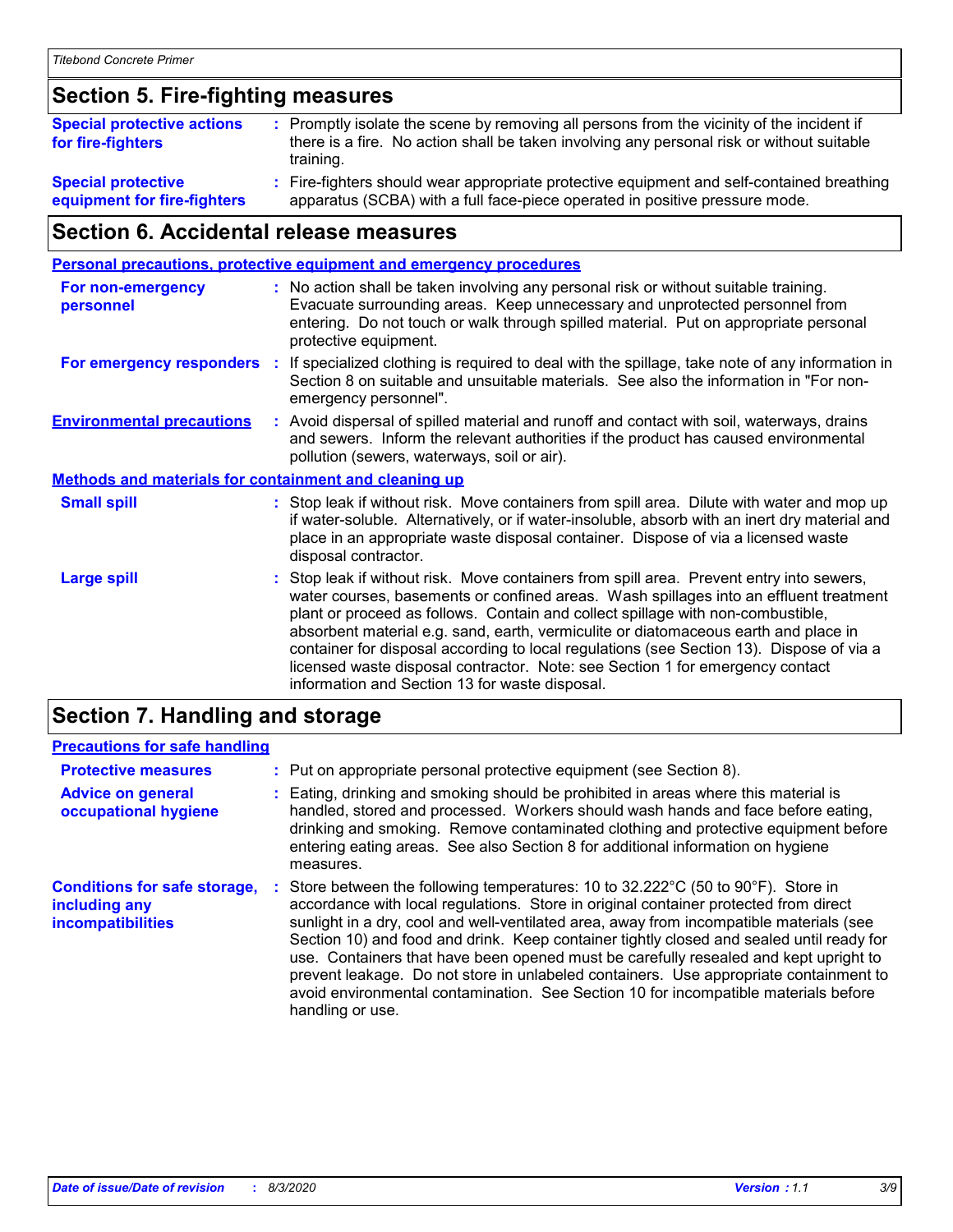### **Section 8. Exposure controls/personal protection**

#### **Control parameters**

| <b>Occupational exposure limits</b><br>None.      |                                                                                                                                                                                                                                                                                                                                                                                                   |
|---------------------------------------------------|---------------------------------------------------------------------------------------------------------------------------------------------------------------------------------------------------------------------------------------------------------------------------------------------------------------------------------------------------------------------------------------------------|
| <b>Appropriate engineering</b><br><b>controls</b> | : Good general ventilation should be sufficient to control worker exposure to airborne<br>contaminants.                                                                                                                                                                                                                                                                                           |
| <b>Environmental exposure</b><br><b>controls</b>  | : Emissions from ventilation or work process equipment should be checked to ensure<br>they comply with the requirements of environmental protection legislation. In some<br>cases, fume scrubbers, filters or engineering modifications to the process equipment<br>will be necessary to reduce emissions to acceptable levels.                                                                   |
| <b>Individual protection measures</b>             |                                                                                                                                                                                                                                                                                                                                                                                                   |
| <b>Hygiene measures</b>                           | : Wash hands, forearms and face thoroughly after handling chemical products, before<br>eating, smoking and using the lavatory and at the end of the working period.<br>Appropriate techniques should be used to remove potentially contaminated clothing.<br>Wash contaminated clothing before reusing. Ensure that eyewash stations and safety<br>showers are close to the workstation location. |
| <b>Eye/face protection</b>                        | : Safety eyewear complying with an approved standard should be used when a risk<br>assessment indicates this is necessary to avoid exposure to liquid splashes, mists,<br>gases or dusts. If contact is possible, the following protection should be worn, unless<br>the assessment indicates a higher degree of protection: safety glasses with side-<br>shields.                                |
| <b>Skin protection</b>                            |                                                                                                                                                                                                                                                                                                                                                                                                   |
| <b>Hand protection</b>                            | : Chemical-resistant, impervious gloves complying with an approved standard should be<br>worn at all times when handling chemical products if a risk assessment indicates this is<br>necessary.                                                                                                                                                                                                   |
| <b>Body protection</b>                            | : Personal protective equipment for the body should be selected based on the task being<br>performed and the risks involved and should be approved by a specialist before<br>handling this product.                                                                                                                                                                                               |
| <b>Other skin protection</b>                      | : Appropriate footwear and any additional skin protection measures should be selected<br>based on the task being performed and the risks involved and should be approved by a<br>specialist before handling this product.                                                                                                                                                                         |
| <b>Respiratory protection</b>                     | Based on the hazard and potential for exposure, select a respirator that meets the<br>appropriate standard or certification. Respirators must be used according to a<br>respiratory protection program to ensure proper fitting, training, and other important<br>aspects of use.                                                                                                                 |

### **Section 9. Physical and chemical properties**

| <b>Appearance</b>                                                       |                                               |
|-------------------------------------------------------------------------|-----------------------------------------------|
| <b>Physical state</b>                                                   | : Liquid.                                     |
| <b>Color</b>                                                            | : White.                                      |
| <b>Odor</b>                                                             | : Characteristic.                             |
| <b>Odor threshold</b>                                                   | $:$ Not available.                            |
| рH                                                                      | : 7 to 9                                      |
| <b>Melting point</b>                                                    | $:$ Not available.                            |
| <b>Boiling point</b>                                                    | : $100^{\circ}$ C (212 $^{\circ}$ F)          |
| <b>Flash point</b>                                                      | : Closed cup: >93.333°C (>200°F) [Setaflash.] |
| <b>Evaporation rate</b>                                                 | $:$ Not available.                            |
| <b>Flammability (solid, gas)</b>                                        | $:$ Not available.                            |
| <b>Lower and upper explosive : Not available.</b><br>(flammable) limits |                                               |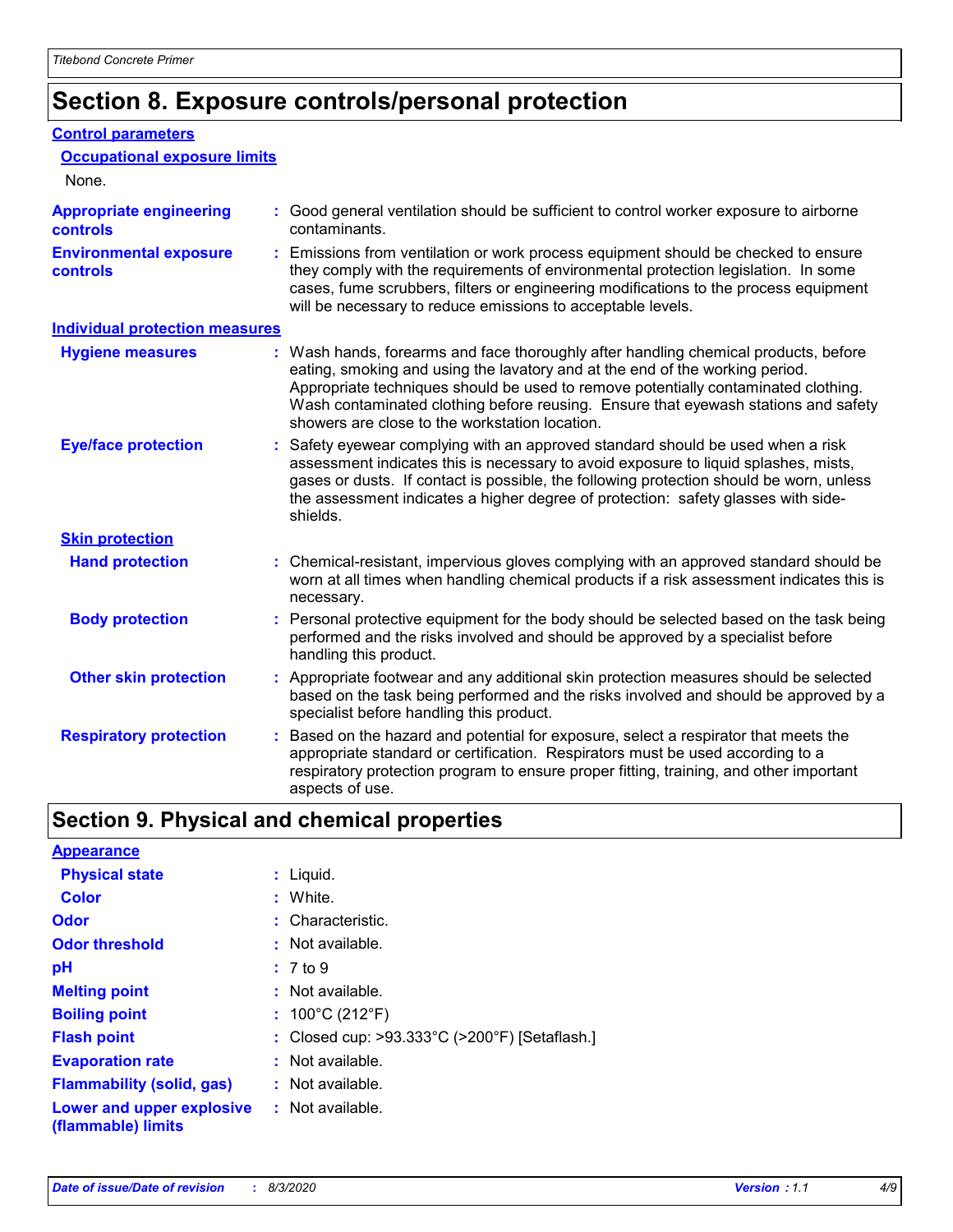### **Section 9. Physical and chemical properties**

| <b>VOC (less water, less</b><br>exempt solvents)  | $: 3.9$ g/l      |
|---------------------------------------------------|------------------|
| <b>Volatility</b>                                 | $: 72\%$ (w/w)   |
| <b>Vapor density</b>                              | Not available.   |
| <b>Relative density</b>                           | 1.03             |
| <b>Solubility</b>                                 | Not available.   |
| <b>Solubility in water</b>                        | Not available.   |
| <b>Partition coefficient: n-</b><br>octanol/water | : Not available. |
| <b>Auto-ignition temperature</b>                  | Not available.   |
| <b>Decomposition temperature</b>                  | Not available.   |
| <b>Viscositv</b>                                  | Not available.   |

### **Section 10. Stability and reactivity**

| <b>Reactivity</b>                            | : No specific test data related to reactivity available for this product or its ingredients.            |
|----------------------------------------------|---------------------------------------------------------------------------------------------------------|
| <b>Chemical stability</b>                    | : The product is stable.                                                                                |
| <b>Possibility of hazardous</b><br>reactions | : Under normal conditions of storage and use, hazardous reactions will not occur.                       |
| <b>Conditions to avoid</b>                   | : No specific data.                                                                                     |
| <b>Incompatible materials</b>                | No specific data.                                                                                       |
| <b>Hazardous decomposition</b><br>products   | Under normal conditions of storage and use, hazardous decomposition products should<br>not be produced. |

### **Section 11. Toxicological information**

#### **Information on toxicological effects**

#### **Acute toxicity**

Not available.

#### **Irritation/Corrosion**

Not available.

### **Conclusion/Summary**

- 
- **Sensitization**

Not available.

### **Mutagenicity**

Not available.

#### **Carcinogenicity** Not available.

**Reproductive toxicity** Not available.

#### **Teratogenicity** Not available.

- **Skin Example 3 :** Prolonged or repeated contact can defat the skin and lead to irritation, cracking and/or dermatitis.
- **Eyes :** This product may irritate eyes upon contact.
- **Respiratory :** Inhalation of oil mist or vapors at elevated temperatures may cause respiratory irritation.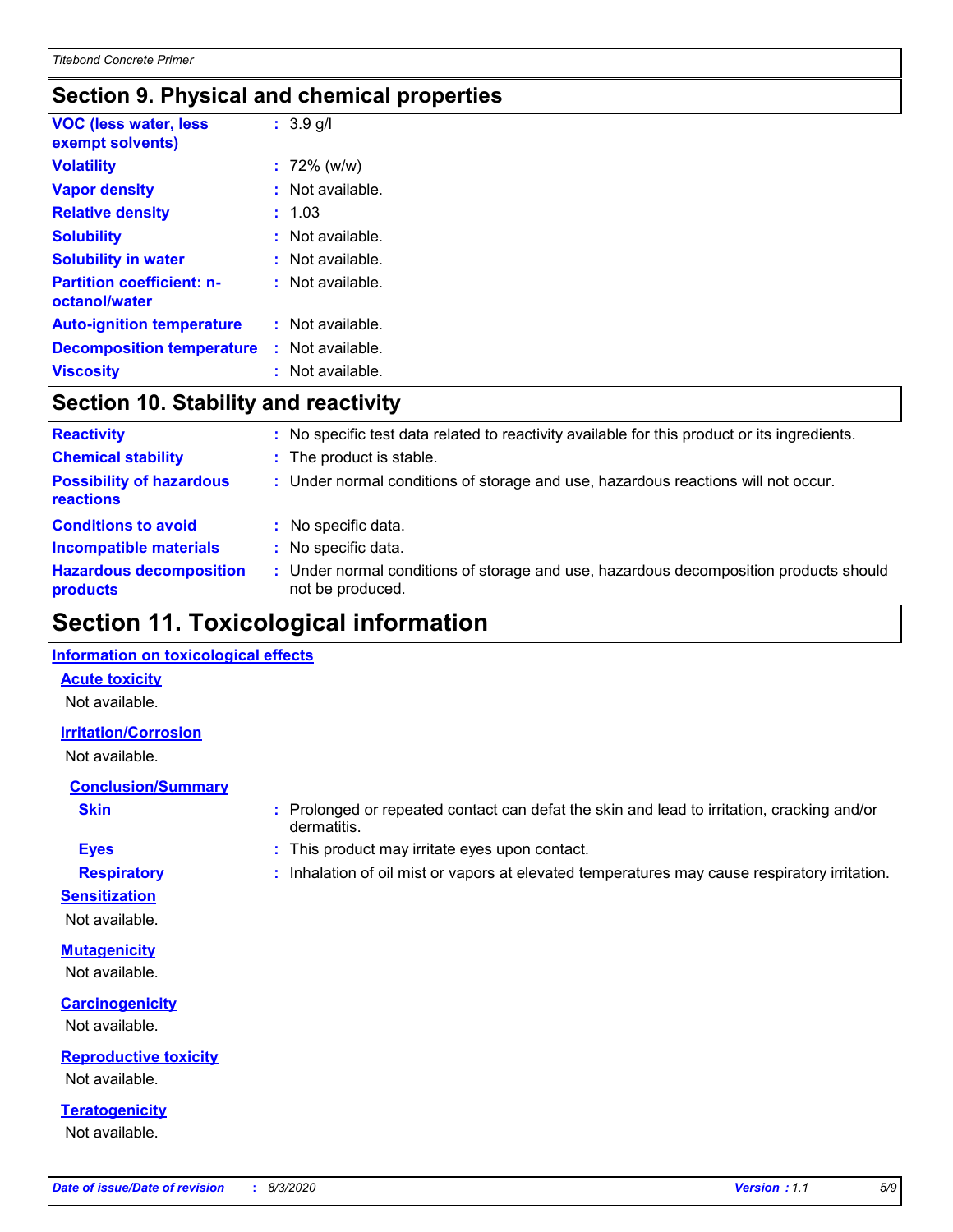### **Section 11. Toxicological information**

| <b>Specific target organ toxicity (single exposure)</b><br>Not available. |                                                                                              |
|---------------------------------------------------------------------------|----------------------------------------------------------------------------------------------|
|                                                                           |                                                                                              |
| <b>Specific target organ toxicity (repeated exposure)</b>                 |                                                                                              |
| Not available.                                                            |                                                                                              |
| <b>Aspiration hazard</b><br>Not available.                                |                                                                                              |
| <b>Information on the likely</b><br>routes of exposure                    | : Routes of entry anticipated: Oral, Inhalation.<br>Routes of entry not anticipated: Dermal. |
| <b>Potential acute health effects</b>                                     |                                                                                              |
| <b>Eye contact</b>                                                        | : This product may irritate eyes upon contact.                                               |
| <b>Inhalation</b>                                                         | : No known significant effects or critical hazards.                                          |
| <b>Skin contact</b>                                                       | : No known significant effects or critical hazards.                                          |
| <b>Ingestion</b>                                                          | : No known significant effects or critical hazards.                                          |
|                                                                           | <b>Symptoms related to the physical, chemical and toxicological characteristics</b>          |
| <b>Eye contact</b>                                                        | : No specific data.                                                                          |
| <b>Inhalation</b>                                                         | : No specific data.                                                                          |
| <b>Skin contact</b>                                                       | : No specific data.                                                                          |
| <b>Ingestion</b>                                                          | : No specific data.                                                                          |
|                                                                           | Delayed and immediate effects and also chronic effects from short and long term exposure     |
| <b>Short term exposure</b>                                                |                                                                                              |
| <b>Potential immediate</b><br>effects                                     | : Not available.                                                                             |
| <b>Potential delayed effects</b>                                          | : Not available.                                                                             |
| <b>Long term exposure</b>                                                 |                                                                                              |
| <b>Potential immediate</b><br>effects                                     | : Not available.                                                                             |
| <b>Potential delayed effects</b>                                          | : Not available.                                                                             |
| <b>Potential chronic health effects</b>                                   |                                                                                              |
| Not available.                                                            |                                                                                              |
| General                                                                   | : No known significant effects or critical hazards.                                          |
| <b>Carcinogenicity</b>                                                    | : No known significant effects or critical hazards.                                          |
| <b>Mutagenicity</b>                                                       | No known significant effects or critical hazards.                                            |
| <b>Teratogenicity</b>                                                     | No known significant effects or critical hazards.                                            |
| <b>Developmental effects</b>                                              | : No known significant effects or critical hazards.                                          |
| <b>Fertility effects</b>                                                  | : No known significant effects or critical hazards.                                          |
| <b>Numerical measures of toxicity</b>                                     |                                                                                              |
| <b>Acute toxicity estimates</b>                                           |                                                                                              |
| Not available.                                                            |                                                                                              |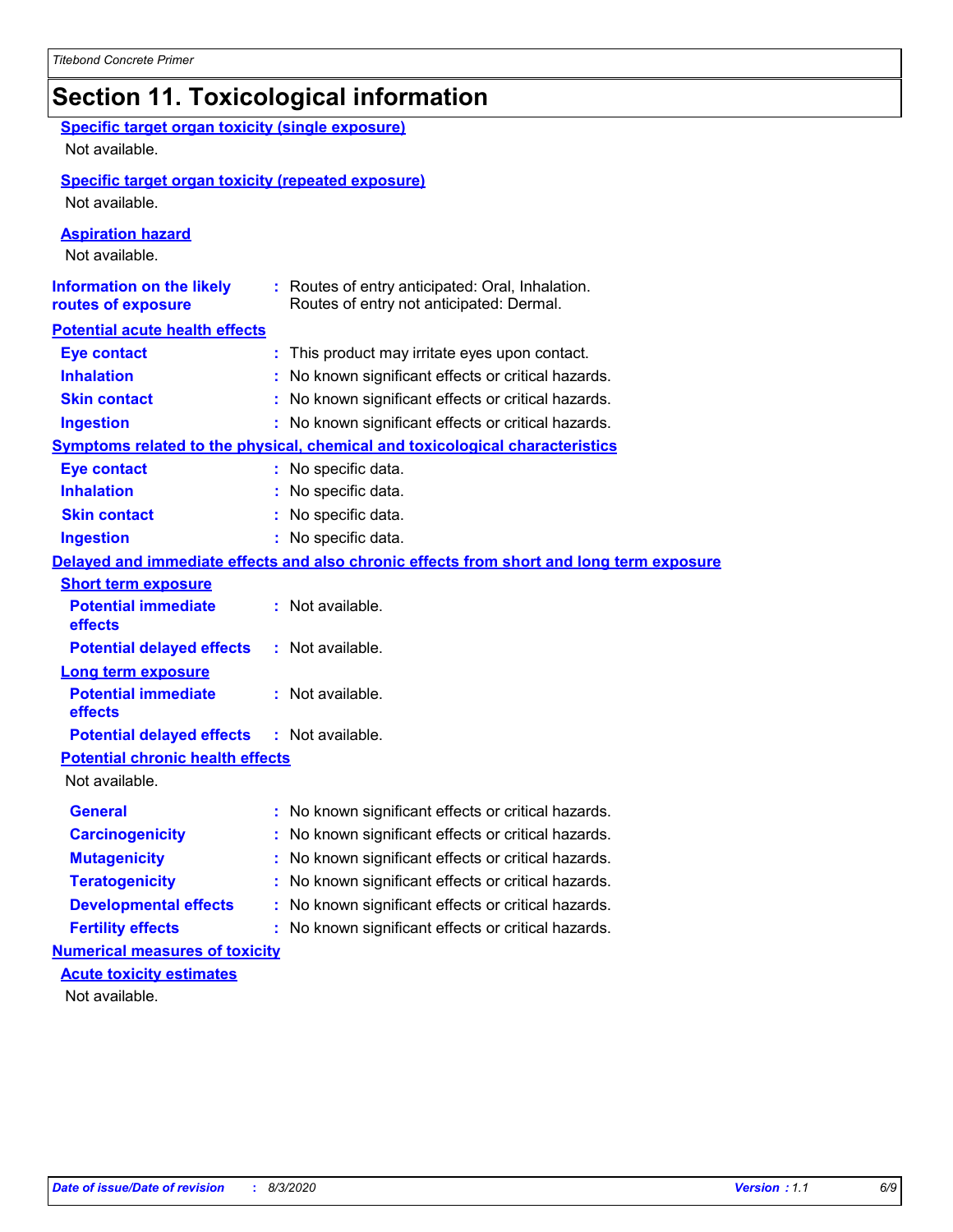### **Section 12. Ecological information**

#### **Toxicity**

Not available.

#### **Persistence and degradability**

**Bioaccumulative potential** Not available. Not available.

| <b>Mobility in soil</b>                                 |                                                     |
|---------------------------------------------------------|-----------------------------------------------------|
| <b>Soil/water partition</b><br><b>coefficient (Koc)</b> | : Not available.                                    |
| <b>Other adverse effects</b>                            | : No known significant effects or critical hazards. |

### **Section 13. Disposal considerations**

The generation of waste should be avoided or minimized wherever possible. Disposal of this product, solutions and any by-products should at all times comply with the requirements of environmental protection and waste disposal legislation and any regional local authority requirements. Dispose of surplus and non-recyclable products via a licensed waste disposal contractor. Waste should not be disposed of untreated to the sewer unless fully compliant with the requirements of all authorities with jurisdiction. Waste packaging should be recycled. Incineration or landfill should only be considered when recycling is not feasible. This material and its container must be disposed of in a safe way. Empty containers or liners may retain some product residues. Avoid dispersal of spilled material and runoff and contact with soil, waterways, drains and sewers. **Disposal methods :**

### **Section 14. Transport information**

|                                      | <b>DOT</b><br><b>Classification</b> | <b>TDG</b><br><b>Classification</b> | <b>Mexico</b><br><b>Classification</b> | <b>ADR/RID</b>               | <b>IMDG</b>              | <b>IATA</b>              |
|--------------------------------------|-------------------------------------|-------------------------------------|----------------------------------------|------------------------------|--------------------------|--------------------------|
| <b>UN number</b>                     | Not regulated.                      | Not regulated.                      | Not regulated.                         | Not regulated.               | Not regulated.           | Not regulated.           |
| <b>UN proper</b><br>shipping name    |                                     |                                     |                                        |                              |                          |                          |
| <b>Transport</b><br>hazard class(es) | $\overline{\phantom{0}}$            | $\overline{\phantom{0}}$            | $\qquad \qquad$                        | $\qquad \qquad \blacksquare$ | $\overline{\phantom{0}}$ | $\overline{\phantom{0}}$ |
| <b>Packing group</b>                 | $\blacksquare$                      | -                                   |                                        | -                            |                          | -                        |
| <b>Environmental</b><br>hazards      | No.                                 | No.                                 | No.                                    | No.                          | No.                      | No.                      |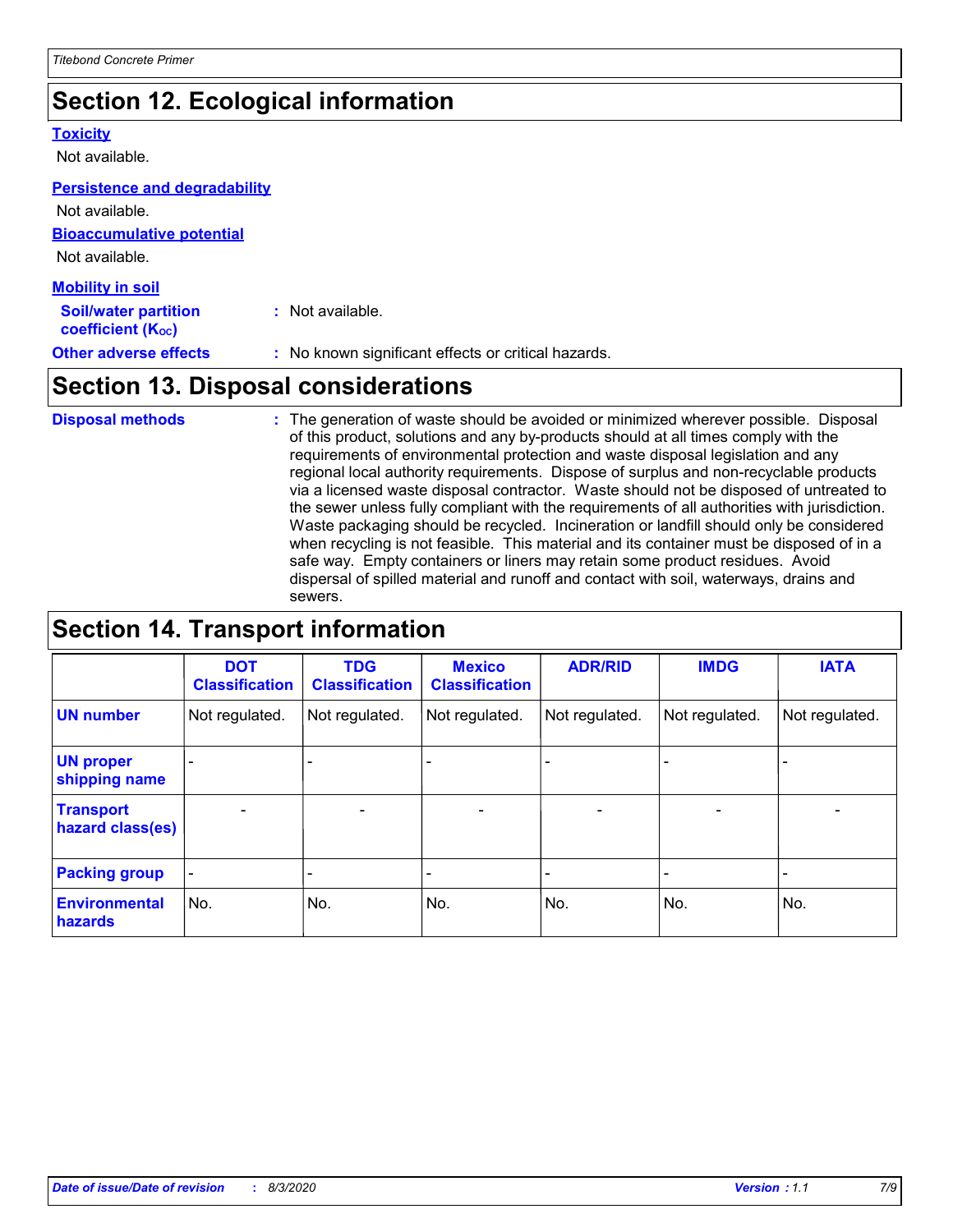### **Section 15. Regulatory information**

#### **U.S. Federal regulations**

#### **SARA 302/304**

#### **Composition/information on ingredients**

No products were found.

| SARA 304 RQ | : Not applicable. |
|-------------|-------------------|
|-------------|-------------------|

#### **SARA 311/312**

**Classification :** Not applicable.

#### **Composition/information on ingredients**

No products were found.

#### **State regulations**

| <b>Massachusetts</b>       | : None of the components are listed. |
|----------------------------|--------------------------------------|
| <b>New York</b>            | : None of the components are listed. |
| <b>New Jersey</b>          | : None of the components are listed. |
| <b>Pennsylvania</b>        | : None of the components are listed. |
| <b>California Prop. 65</b> |                                      |

This product does not require a Safe Harbor warning under California Prop. 65.

#### **International regulations**

|             |  |  | <b>Chemical Weapon Convention List Schedules I, II &amp; III Chemicals</b> |  |
|-------------|--|--|----------------------------------------------------------------------------|--|
| Not listed. |  |  |                                                                            |  |

#### **Montreal Protocol**

Not listed.

### **Stockholm Convention on Persistent Organic Pollutants**

Not listed.

#### **UNECE Aarhus Protocol on POPs and Heavy Metals**

Not listed.

#### **Inventory list**

| <b>China</b>            |  |
|-------------------------|--|
| United States TSCA 8(b) |  |
| inventory               |  |

**China :** All components are listed or exempted. **All components are active or exempted.** 

### **Section 16. Other information**

**Hazardous Material Information System (U.S.A.)**



**Caution: HMIS® ratings are based on a 0-4 rating scale, with 0 representing minimal hazards or risks, and 4 representing significant hazards or risks. Although HMIS® ratings and the associated label are not required on SDSs or products leaving a facility under 29 CFR 1910.1200, the preparer may choose to provide them. HMIS® ratings are to be used with a fully implemented HMIS® program. HMIS® is a registered trademark and service mark of the American Coatings Association, Inc.**